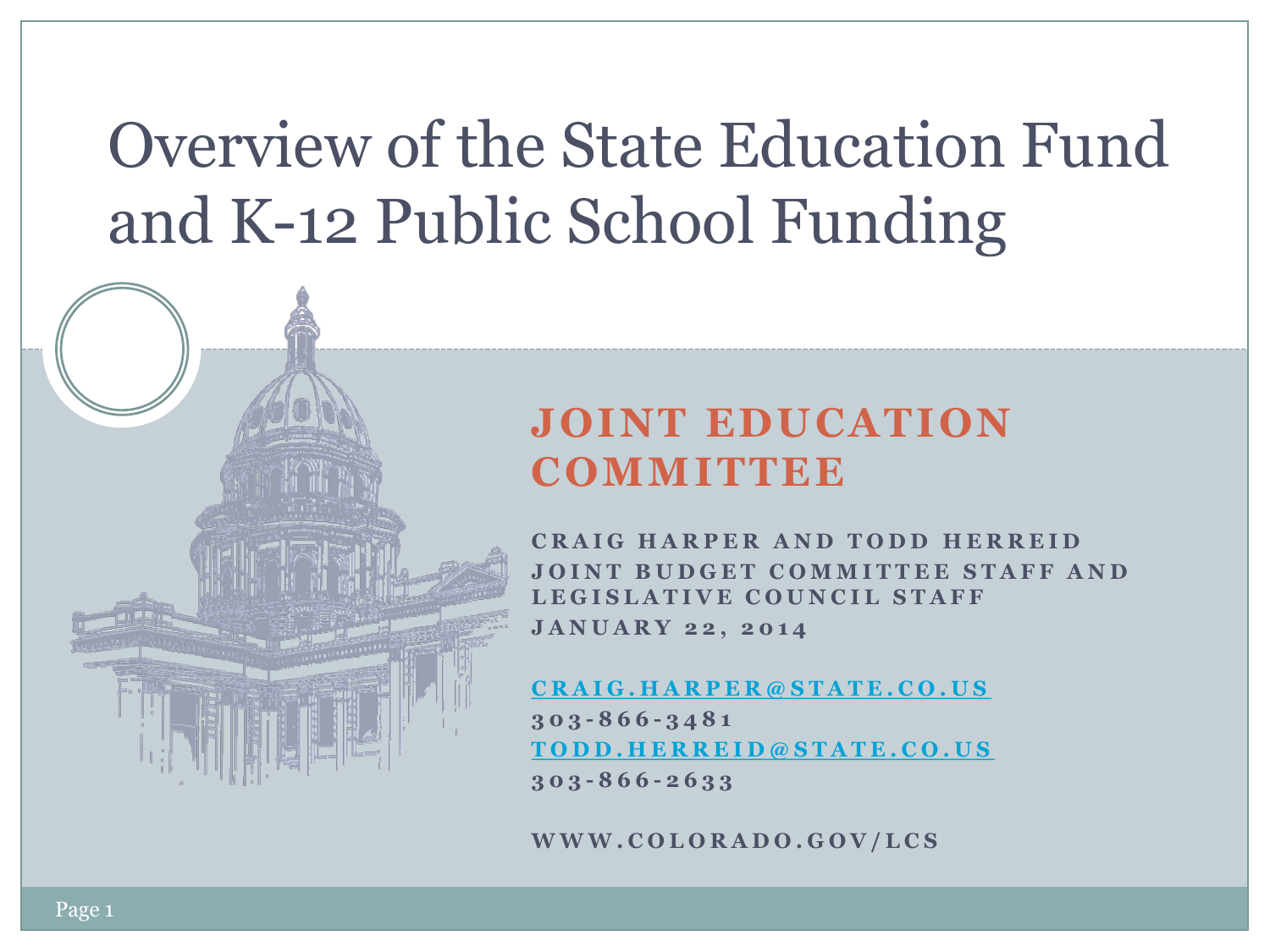

Page 2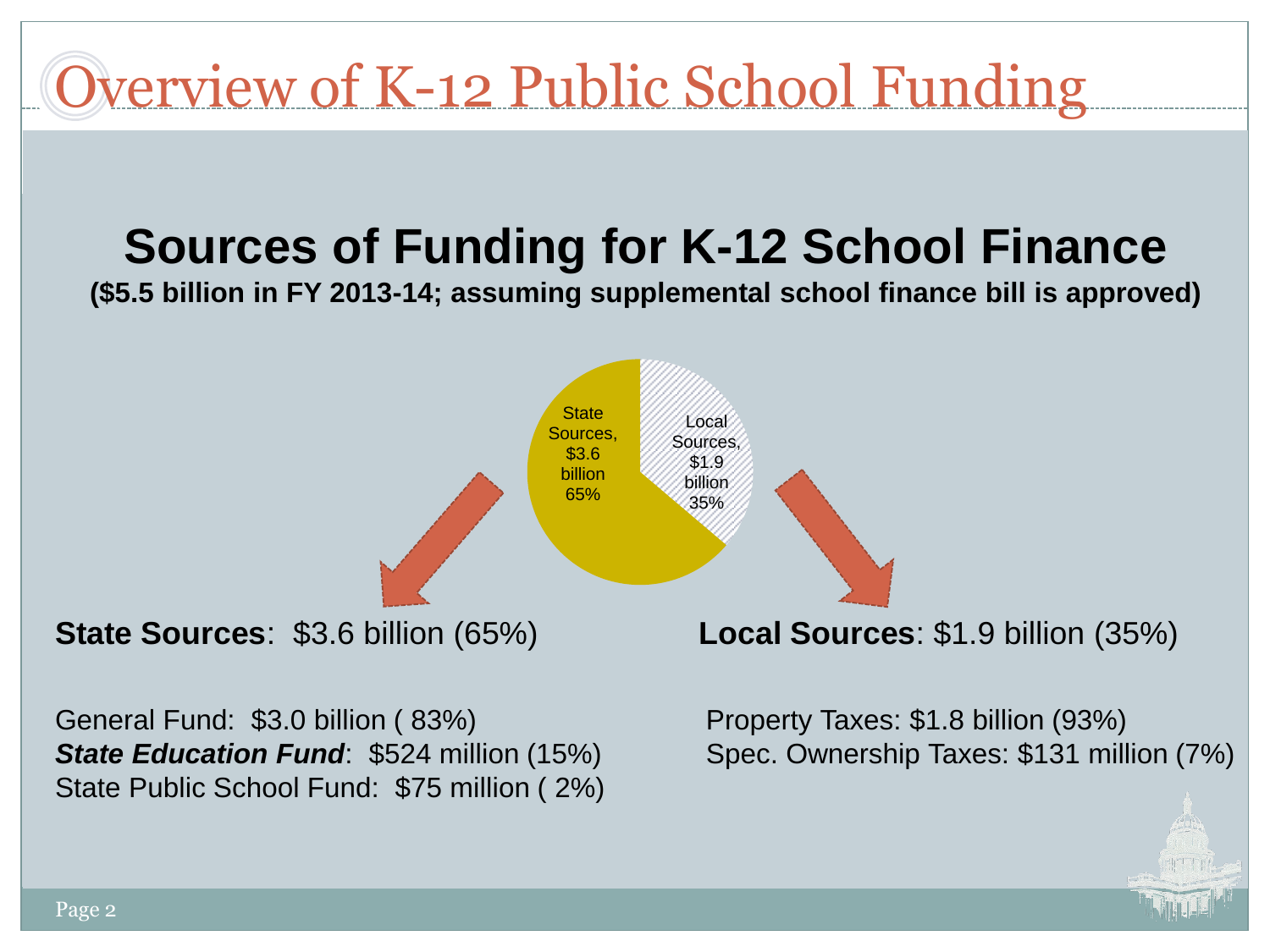## Overview of K-12 School Finance

## K-12 Funding Trends and the Negative Factor



•Negative factor is currently 15.4% of total program, totaling \$1.004 billion in FY 2013-14

•Per pupil funding peaked at 7,077 in FY 2009-10; stands at \$6,652 now, assuming supplemental school finance bill is approved

•Funding in FY 2013-14 will increase by \$229 million (over FY 2012-13), if supplemental is approved

•Governor's proposal for FY 2014-15 is to increase per pupil funding by \$223 to \$6,876, and lower the negative factor to \$1.002 billion.

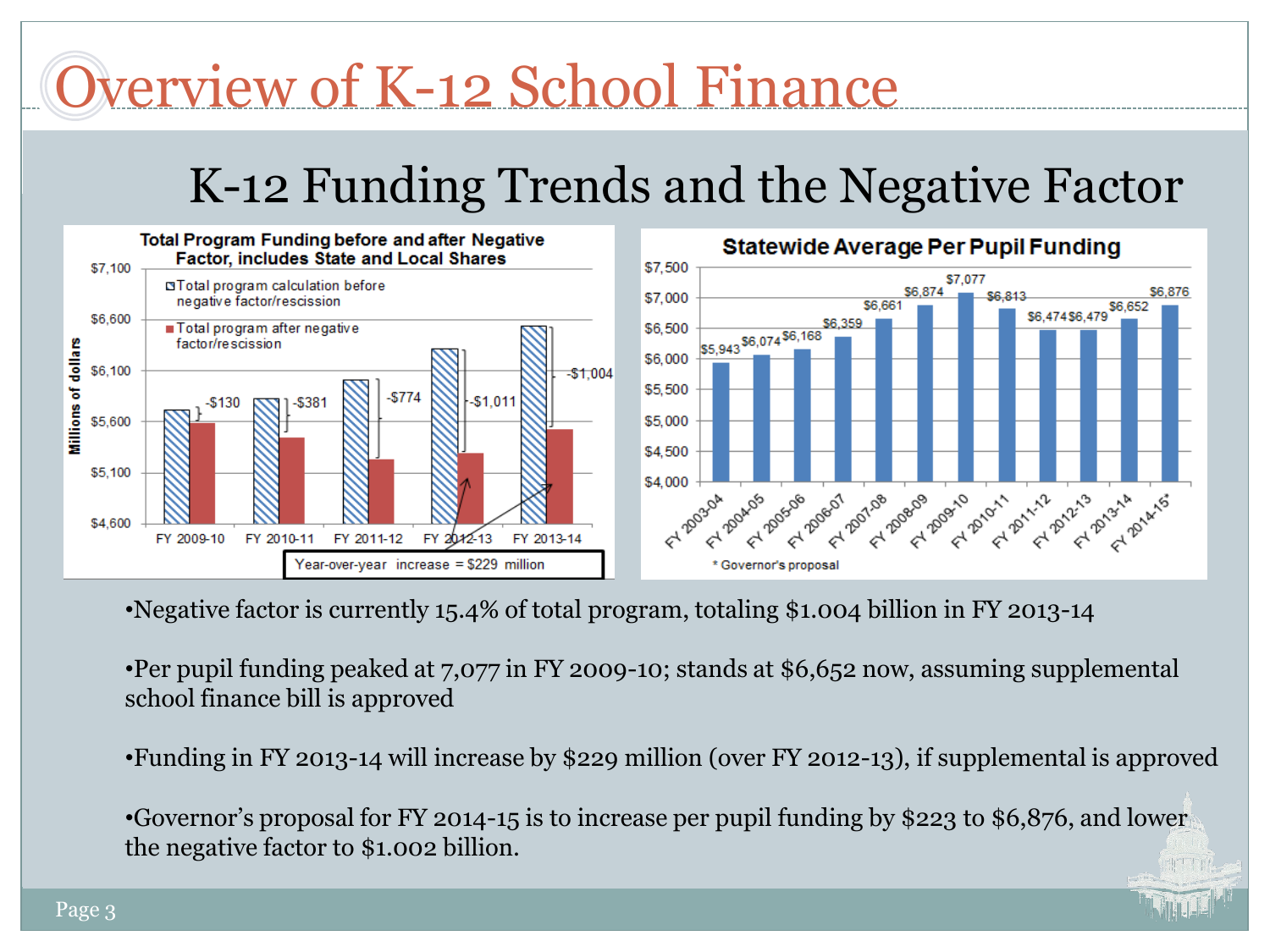# Overview of the State Education Fund

- Created with passage of Amendment 23 in 2000
- Receives about 7.2% of state income tax revenue, amounting to  **\$494 million** in FY 2013-14, and other transfers from the General Fund



- **Money must be used for education-related purposes, as specified**  in the constitution; amounting to **\$738 million** in FY 2013-14
- A fund balance of about **\$1.1 billion** is estimated at the end of FY 2013-14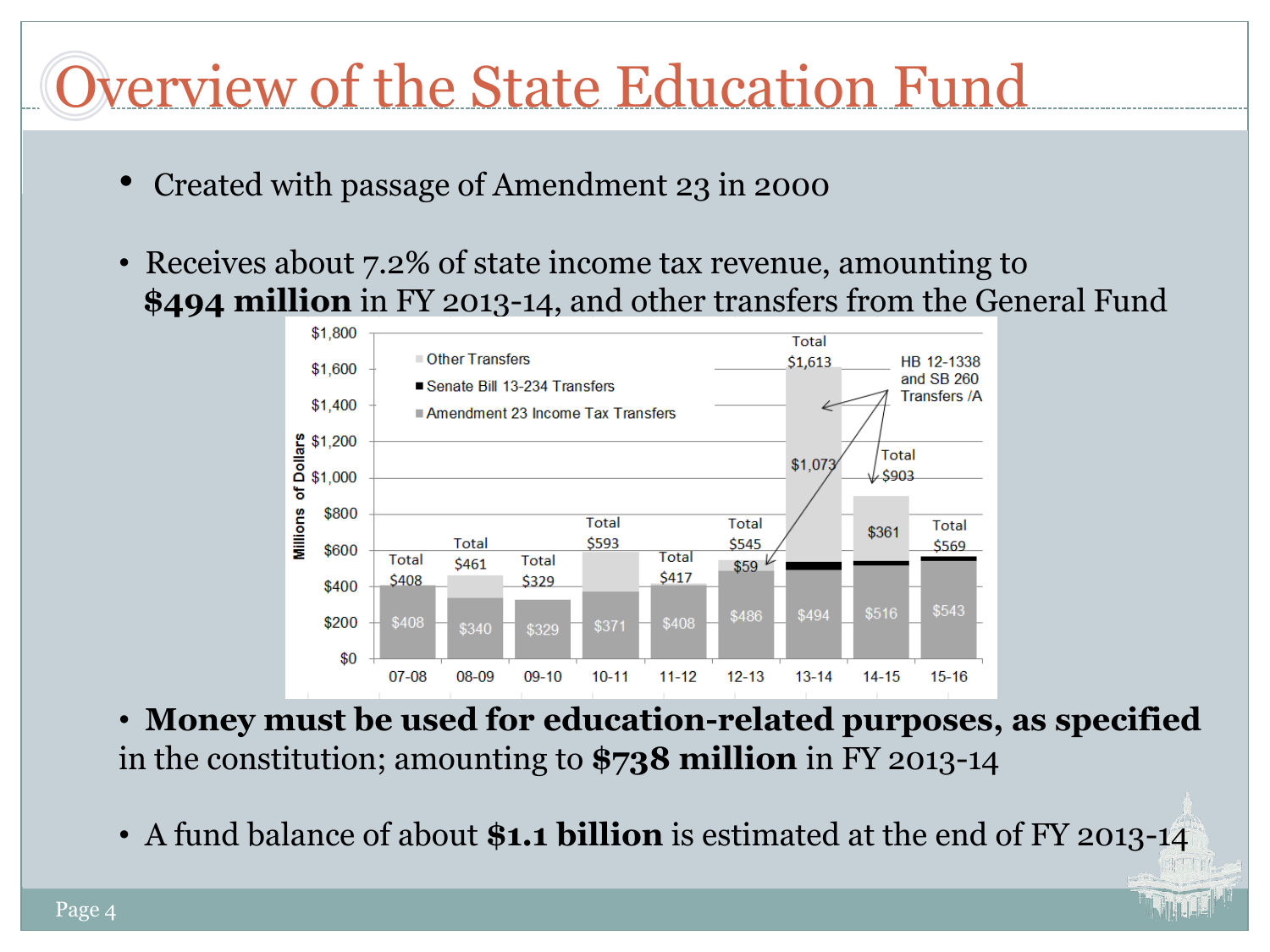## Overview of the State Education Fund

#### Estimated State Education Fund Balance based on Current Law (millions of dollars)

|                                     |           | FY 2013-14 FY 2014-15 |
|-------------------------------------|-----------|-----------------------|
| <b>Beginning Balance</b>            | \$170.4   | \$1,061.5             |
| SEF Deposits*                       | \$1,629.4 | \$943.4               |
| <b>Total Available Revenue</b>      | \$1,799.9 | \$2,004.9             |
|                                     |           |                       |
| <b>SEF Expenditures</b>             | \$738.4   | \$846.4               |
| <b>School Finance</b>               | \$523.6   | \$618.6               |
| Categorical Programs                | \$127.1   | \$134.9               |
| Other SEF Expenditures              |           |                       |
| Charter school capital construction | \$7.0     | \$7.0                 |
| <b>CSAP</b>                         | \$26.4    | \$28.2                |
| <b>Counselor Corp</b>               | \$5.0     | \$5.0                 |
| Facility schools                    | \$17.0    | \$17.5                |
| Full-day K hold harmless            | \$7.1     | \$7.3                 |
| Quality teacher recruitment         | \$3.0     | \$3.0                 |
| Early literacy                      | \$16.0    | \$16.0                |
| <b>BOCES</b> assistance             | \$1.3     | \$1.3                 |
| Other education programs            | \$4.8     | \$7.6                 |
| <b>Subtotal</b>                     | \$87.6    | \$92.9                |
| <b>Ending Balance</b>               | \$1,061.5 | \$1,158.5             |

\*Includes one-time transfers of \$1.1 billion in FY 2013-14 and \$386 million in FY 2014-15

•FY 2013-14 revenue includes projected income tax revenue and a \$1.1 billion transfer of FY 2012-13 revenues from the General Fund

•FY 2014-15 expenditures are subject to approval by the General Assembly; the Long Bill typically funds *current law* requirements for school finance, categorical programs, and other programs, while the school finance bill may change those amounts. Page 5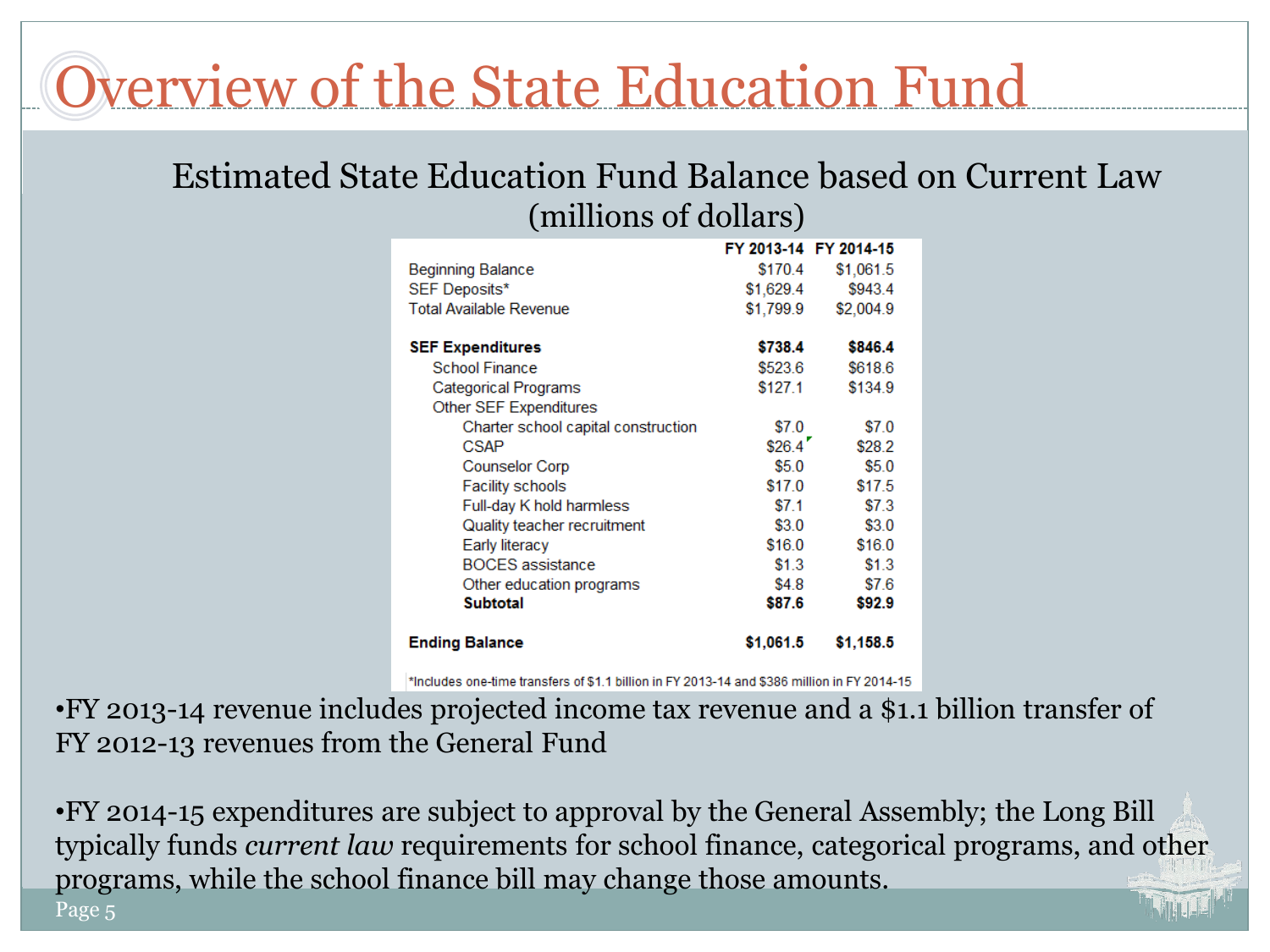Assuming the State Education Fund balance at the end of FY 2017-18 is \$400 million, the legislature could choose any number of school finance funding options in FY 2014-15, ranging from:

- 1. Current law: Increase statewide average per pupil funding by inflation (to  $$6,845$ , with 3.7% General Fund growth each year (negative factor =  $$1.048$ ) billion)
- 2. Maintain flat negative factor at \$1.004 billion, with 5% General Fund growth each year, raising per pupil funding to \$6,897
- 3. Reduce negative factor by \$50 million annually (\$954 million in FY 2014-15), with 6.5% General Fund growth each year, raising per pupil funding to \$6,956
- 4. Reduce negative factor by \$100 million annually (\$904 million in FY 2014-15), with 8.0% General Fund growth each year, raising per pupil funding to \$7,015
- 5. Eliminate the negative factor in FY 2014-15 and thereafter, raising per pupil funding to \$8,089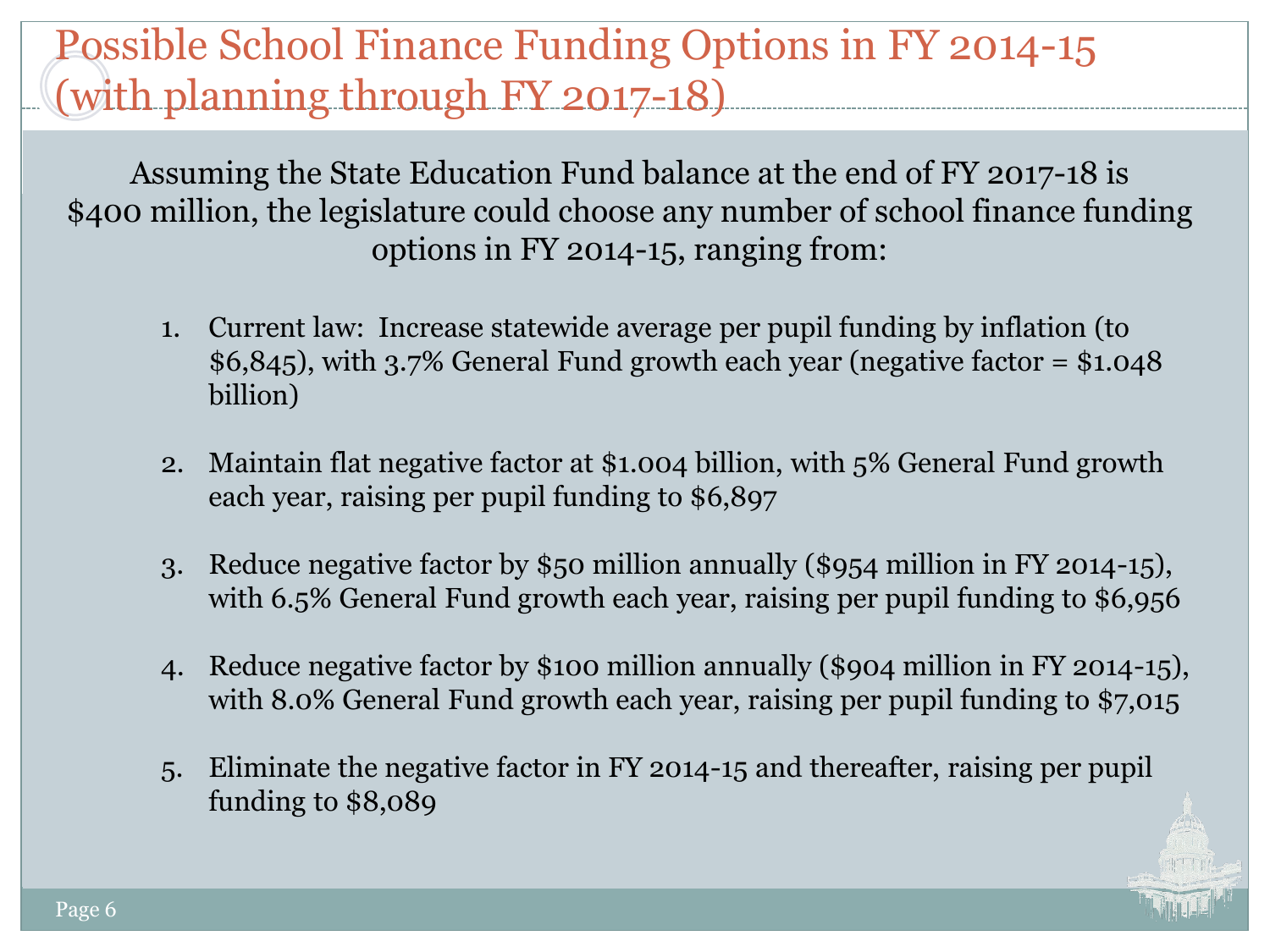Scenario 1 – Current Law, Per Pupil Funding increases by inflation in FY 2014-15 (\$6,845) and each subsequent year, with 3.7% General Fund growth each year to result in \$400 million ending balance for the State Education Fund



#### **General Fund Contribution to School Finance**

Page 7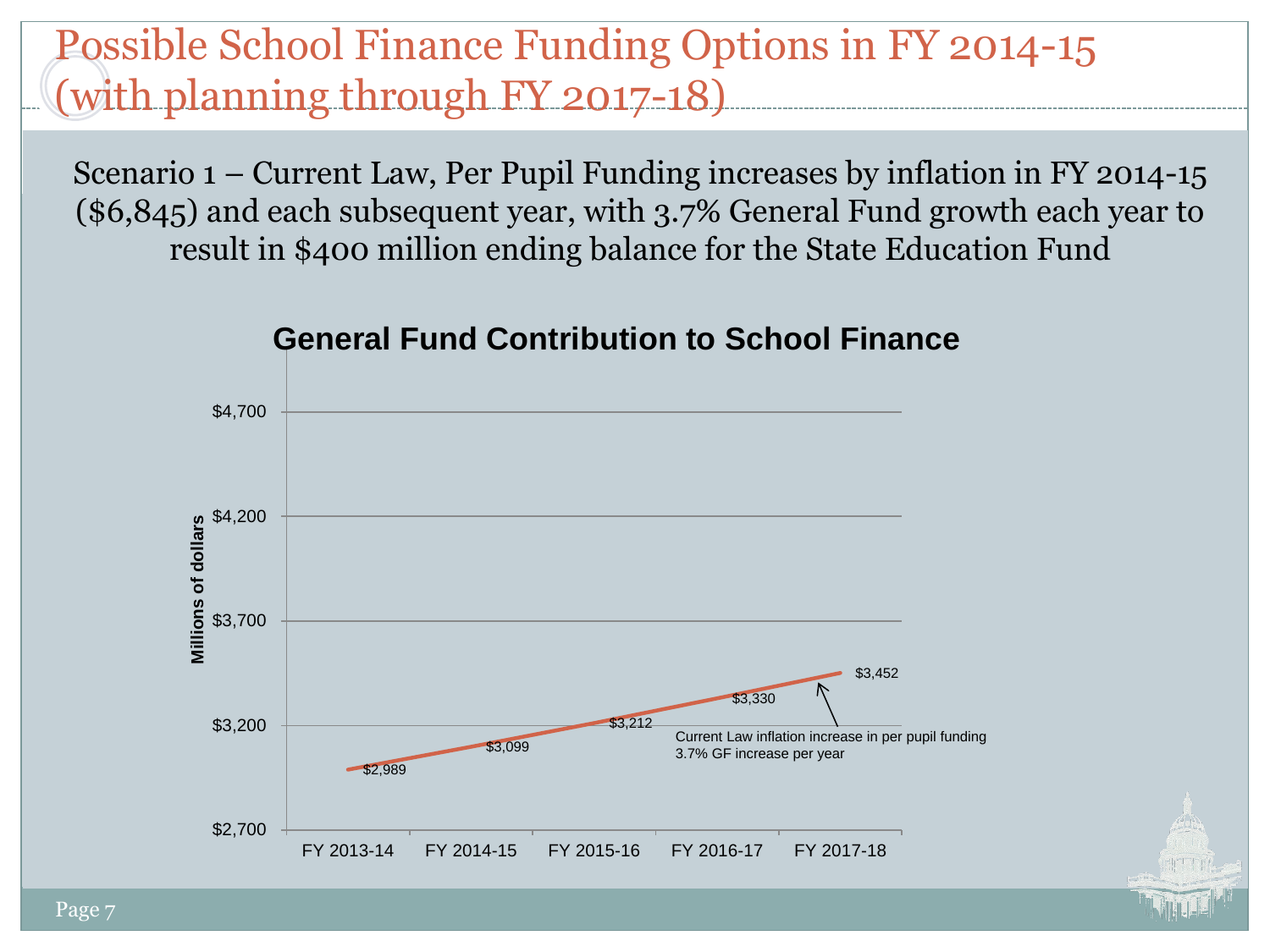Scenario 2 – Maintain flat negative factor at \$1.004 billion each subsequent year, with 5.0% General Fund growth each year resulting in \$400 million ending balance for the State Education Fund



#### **General Fund Contribution to School Finance**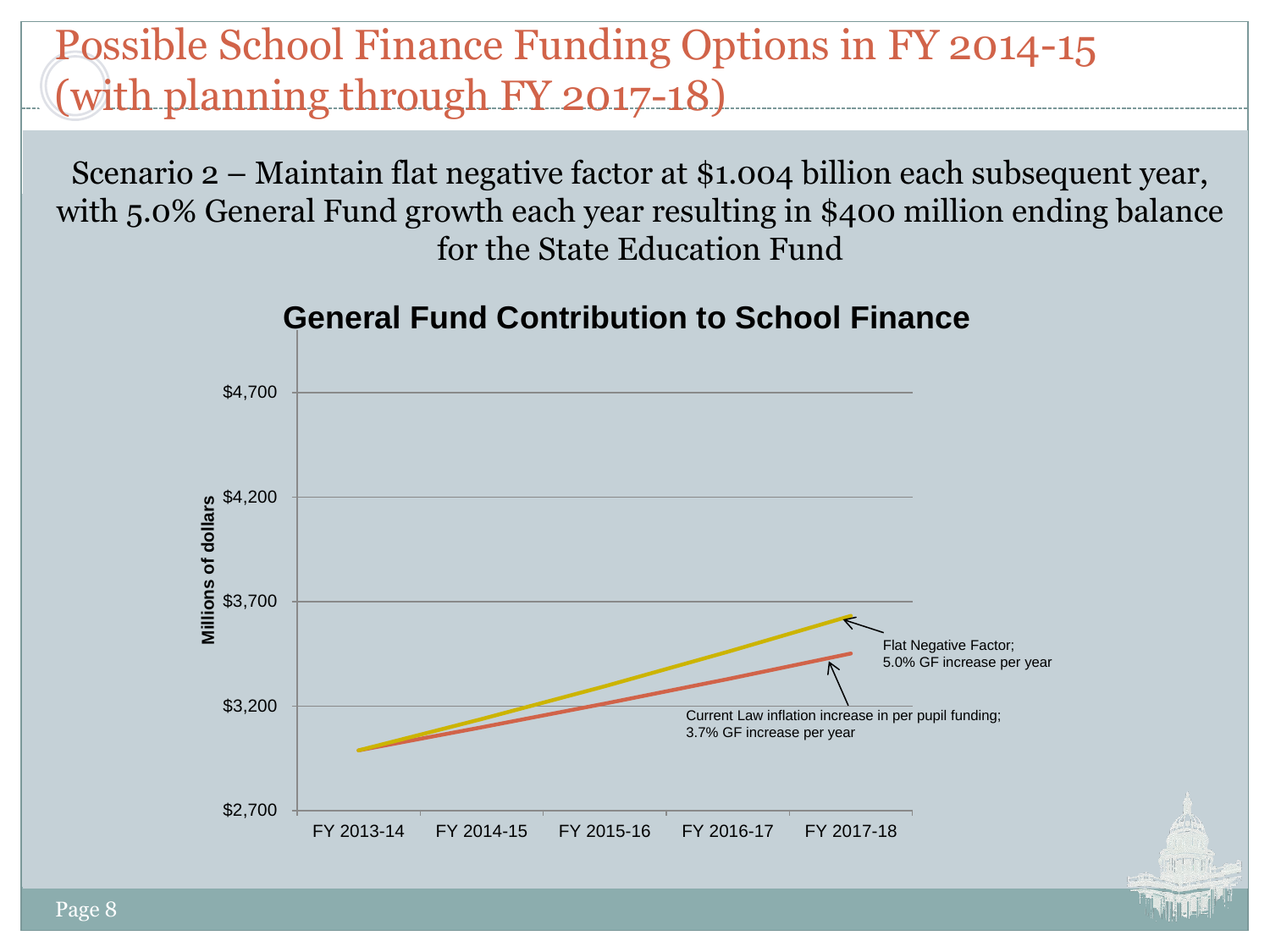Scenario 3 – Reduce negative factor by \$50 million annually (\$954 million in FY 2014-15), with 6.5% General Fund growth each year resulting in \$400 million ending balance for the State Education Fund



#### **General Fund Contribution to School Finance**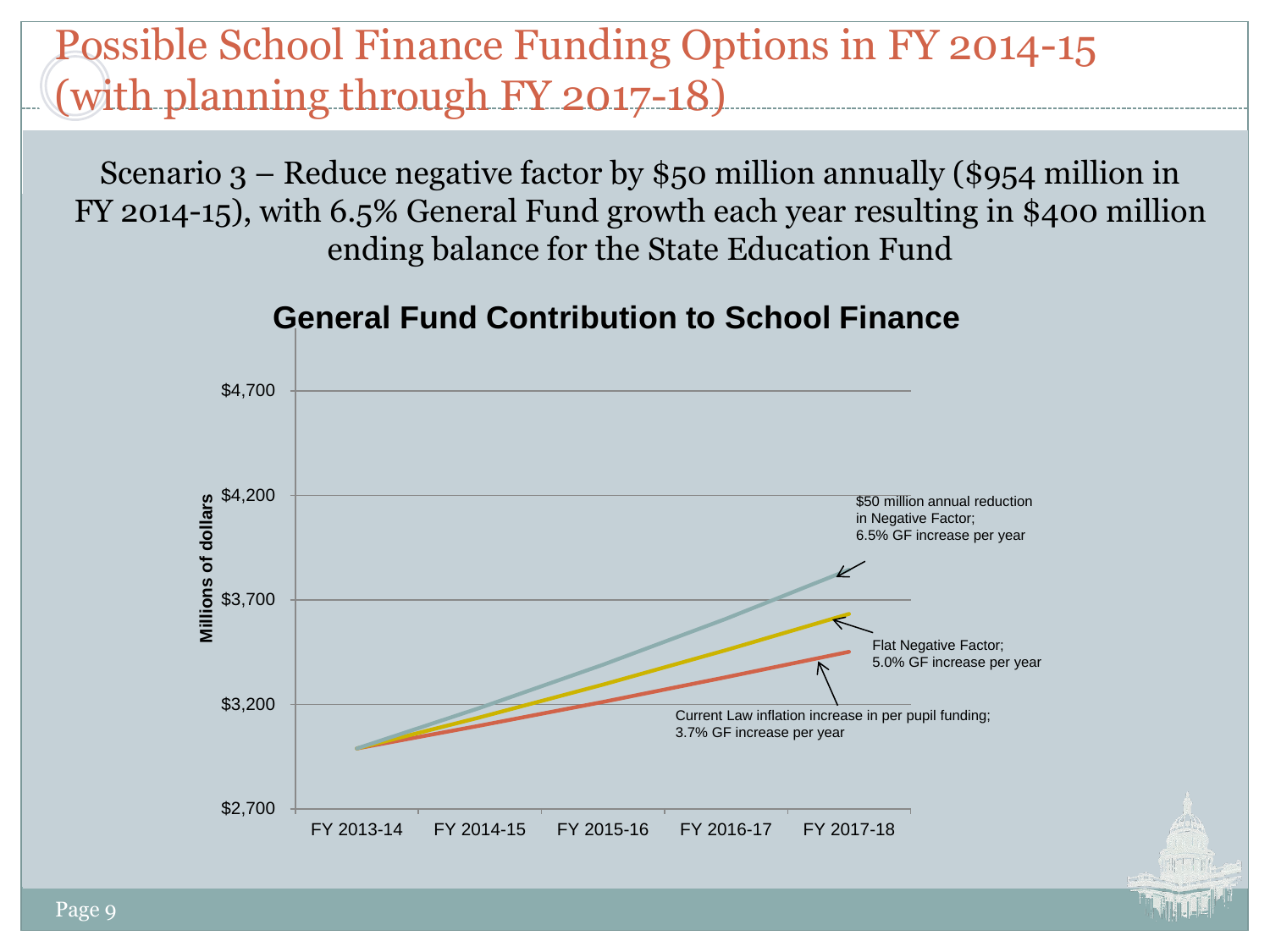Scenario 4 – Reduce negative factor by \$100 million annually (\$904 million in FY 2014-15), with 8.0% General Fund growth each year resulting in \$400 million ending balance for the State Education Fund



#### **General Fund Contribution to School Finance**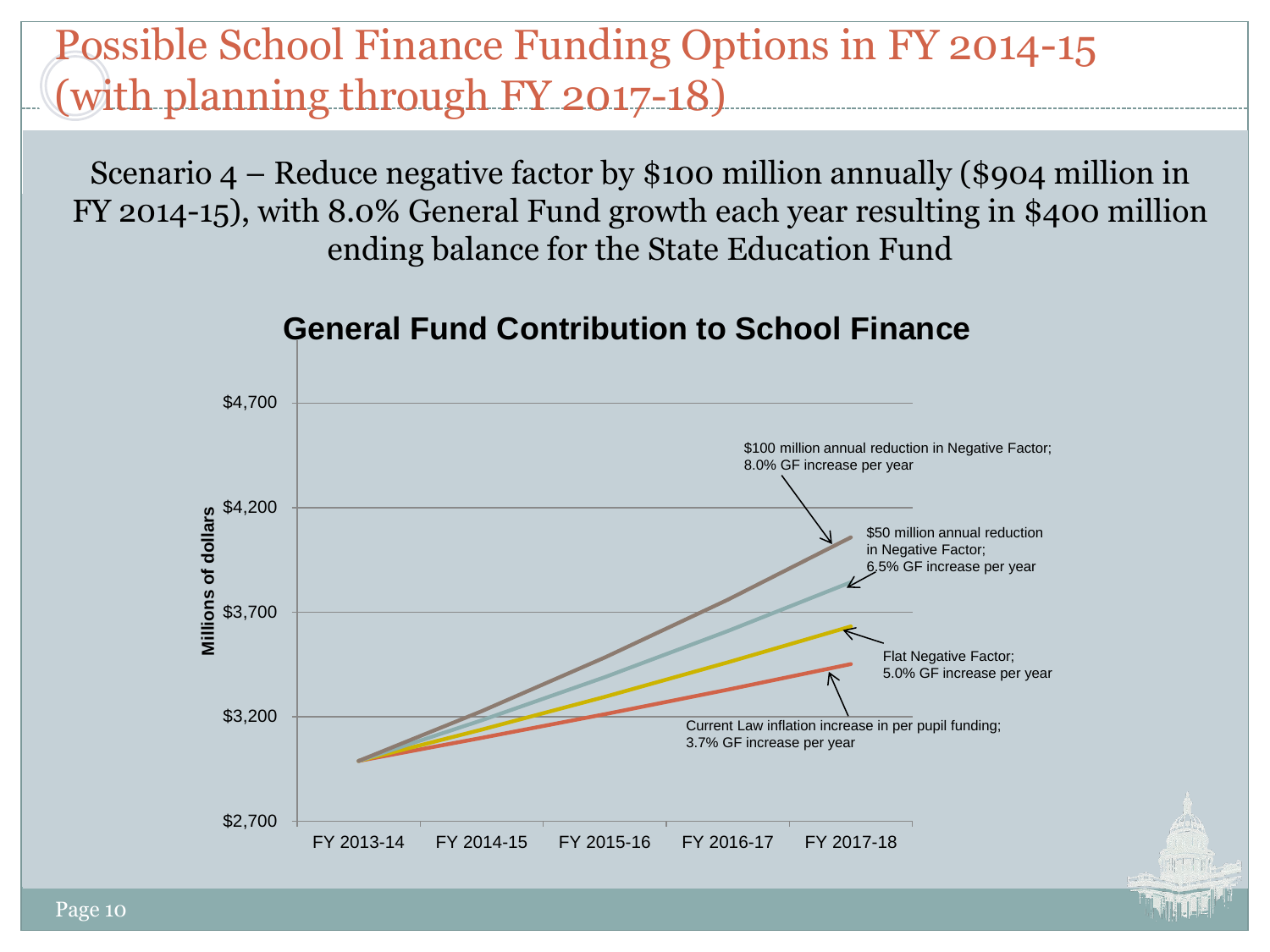Scenario 5– Eliminate negative factor in FY 2014-15, with General Fund growth resulting in \$700 million State Education Fund balance in FY 2014-15 and \$400 million each year thereafter